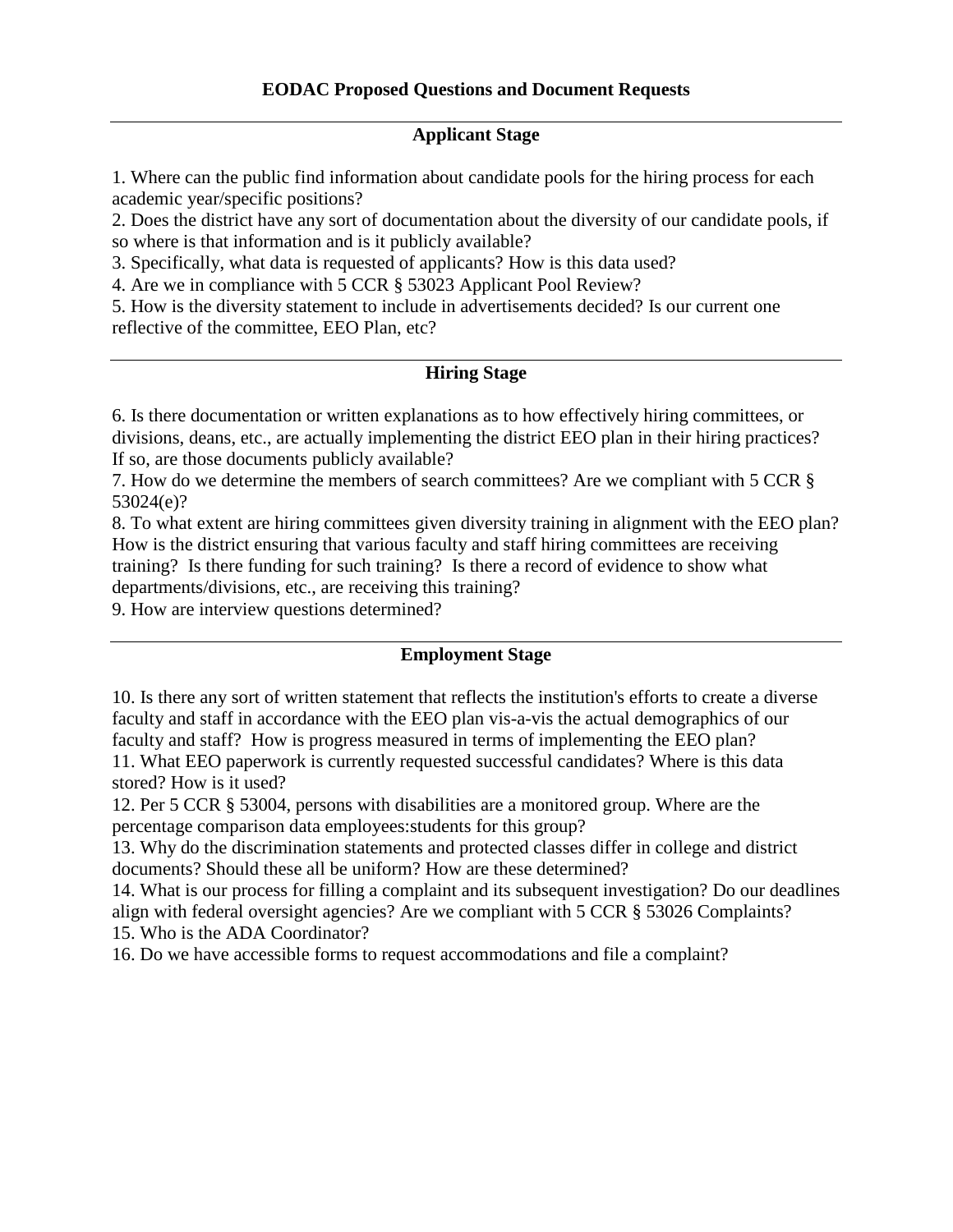## **Supplemental materials**

#### **Current Diversity Statement in Job Advertisements**

As an Equal Employment Opportunity Employer, the Kern Community College District encourages candidates with diverse backgrounds to apply.

# **5 CCR § 53023 Applicant Pool Review**

(a) The application for employment shall provide for self-identification of the applicant's gender, ethnic group identification and, if applicable, his or her disability. This information shall be kept confidential and shall be used only in research, monitoring, evaluating the effectiveness of the district's equal employment opportunity program, or any other purpose specifically authorized in this subchapter, or by any applicable statute or regulation.

(b) After the application deadline has passed, the composition of the initial applicant pool shall be recorded and reviewed by the Chief Human Resources Officer or designee.

All initial applications shall be screened to determine which candidates satisfy job specifications set forth in the job announcement. The group of candidates who meet the job specifications shall constitute the "qualified applicant pool."

 composition of the initial applicant pool. If the Chief Human Resources Officer or designee finds (c) The composition of the qualified applicant pool shall be reviewed and compared to the that the composition of the qualified applicant pool may have been influenced by factors which are not job related, appropriate action will be taken. This applicant pool data shall be reviewed in conducting the analysis described in section 53006(a).

## **5 CCR § 53024 Screening and Selection Procedures**

(e) Whenever possible, screening committees shall include a diverse membership which will bring a variety of perspectives to the assessment of applicant qualifications.

#### **5 CCR § 53004 District Evaluation and Report to Chancellor (Monitored groups)**

(b) For purposes of the data collection and report required pursuant to subdivision (a) of this section, each applicant or employee shall be afforded the opportunity to identify his or her gender, ethnic group identification and, if applicable, his or her disability.

#### **5 CCR § 53026 Complaints**

 Each community college district shall establish a process permitting any person to file a complaint alleging that the requirements of this subchapter have been violated. A copy of the complaint shall immediately be forwarded to the Chancellor who may require that the district provide a written investigative report within ninety (90) days. Complaints which also allege discrimination prohibited by Government Code sections 11135 et seq. shall be processed according to the procedures set forth in subchapter 5 (commencing with section 59300) of chapter 10 of this division.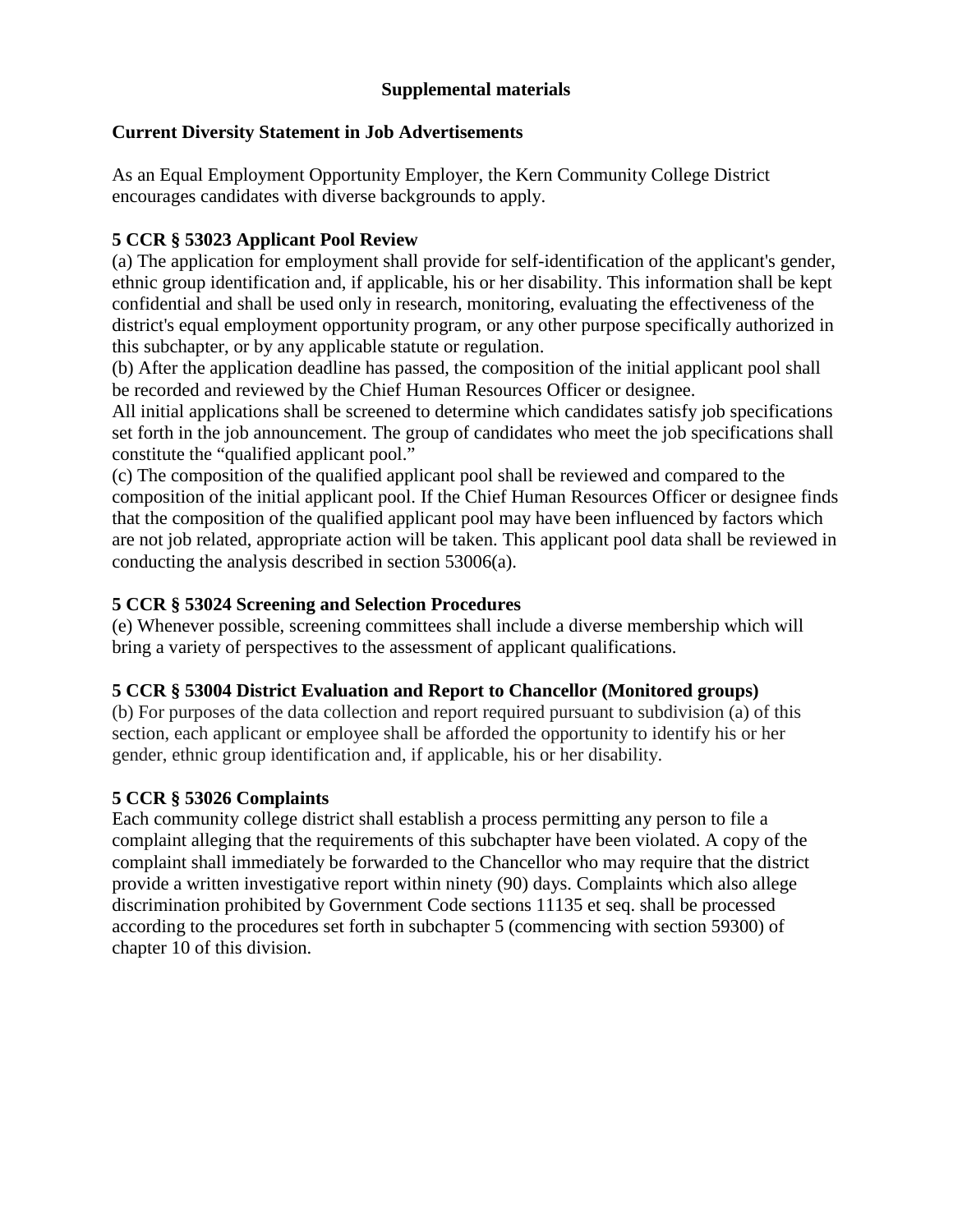#### **BC** Catalog

Equal Opportunity Employment Statement In accordance with the requirements of the Civil Rights Act, Bakersfield College provides services and benefits to students regardless of race, color, national origin, ancestry, gender, age, religion, marital status, medical condition, or disability. The lack of English language skills will not be a barrier to administration and participation in vocational education programs. (Title VI and VII of the Civil Rights Act of 1964, as amended; Title IX of the Education Amendments of 1972; and Section 503 and 504 of the Rehabilitation Act of 1973, as amended and the Americans with Disabilities Act of 1990) http://files.bakersfieldcollege.edu/catalogue/Full-Catalog\_2017-18.pdf  $p.10$ 

#### **District Statements:**

The Kern Community College District (KCCD) is committed to providing an academic and work environment free of unlawful discrimination. Discrimination based on race, religious creed, color, national origin, ancestry, physical disability, mental disability, medical condition, genetic information, marital status, sex, gender, gender identity, gender expression, age, sexual orientation of any person, military and veteran status, or the perception that a person has one or more of these characteristics is illegal and violates KCCD policy. The KCCD will enforce all state and federal laws prohibiting discrimination.

https://www.kccd.edu/human-resources/discrimination-free-work-environment



Office of Human Resources 2100 Chester Avenue Bakersfield, CA 93301-4099 (661) 336-5140

**Branco** B

April 2017

#### A REAFFIRMATION OF THE KERN COMMUNITY COLLEGE DISTRICT'S NON-DISCRIMINATION/EQUAL EMPLOYMENT POLICY

The Kern Community College District (KCCD) will not tolerate discrimination against any person. Unlawful discrimination is defined as special or disparate treatment based on race, color, religion, gender (or pregnancy related condition), national origin, age, disability (or medical condition), marital status or sexual orientation. The KCCD will enforce all state and federal laws prohibiting discrimination.

Furthermore, KCCD is committed to maintaining a working and educational environment free of sexual harassment. KCCD will not tolerate any behavior that constitutes sexual harassment of staff, students, or visitors. It is the policy of the KCCD that all members of the collegial community including staff, students, visitors, guests, or contractors, will not sexually harass one another or retaliate against one another for making sexual harassment complaints.

https://www.kccd.edu/sites/kccd.edu/files/page/%20KCCD%20Discrimination-Free%20Academic%20and%20Work%20Environment%20and%20Equal%20Employment%20 Opportunity%20Statement%204-2017.pdf